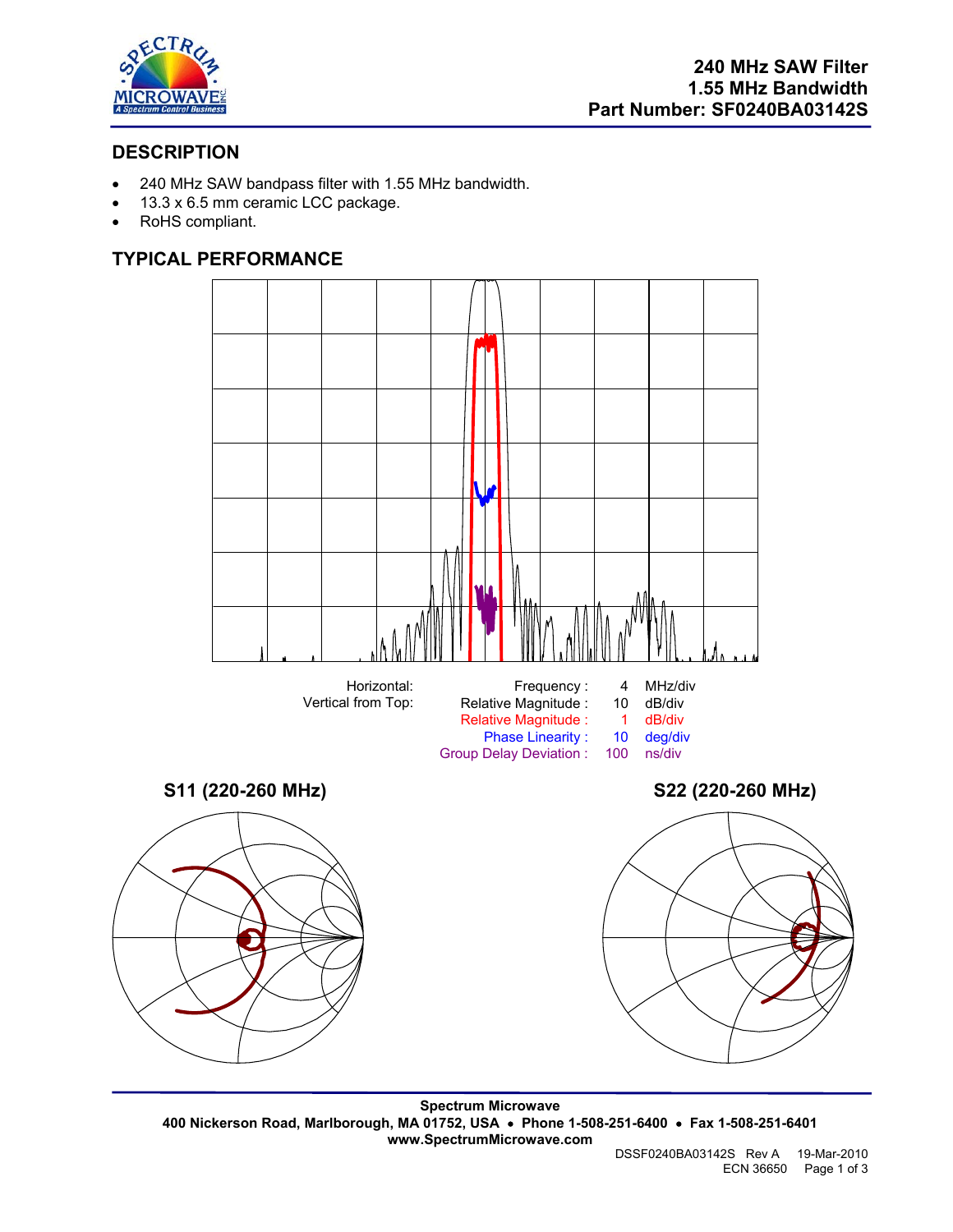

## **SPECIFICATION**

| <b>Parameter</b>                                     | <b>Min</b> | <b>Typ</b> | <b>Max</b> | Units      |
|------------------------------------------------------|------------|------------|------------|------------|
| Center Frequency, F <sub>c</sub>                     |            | 240        |            | <b>MHz</b> |
| Insertion Loss at Fc                                 |            | 17.2       | 20         | dB         |
| 1 dB Bandwidth                                       | 1.55       | 1.73       |            | <b>MHz</b> |
| 20 dB Bandwidth <sup>2</sup>                         |            | 2.94       |            | <b>MHz</b> |
| 40 dB Bandwidth <sup>2</sup>                         |            | 3.36       | 3.5        | <b>MHz</b> |
| 50 dB Bandwidth <sup>2</sup>                         |            | 4.90       | 30         | <b>MHz</b> |
| Amplitude Ripple (Fc +/- 0.75 MHz)                   |            | 0.5        | 1          | $dB$ $p-p$ |
| Group Delay Variation (Fc +/- 0.75 MHz) <sup>3</sup> |            | 80         | 130        | ns         |
| Device Delay                                         |            | 1.71       |            | <b>us</b>  |
| Phase Linearity (Fc +/- 0.75 MHz)                    |            | 5          | 8          | deg p-p    |
| Input / Output Return Loss at Fc                     |            | 6          |            | dB         |
| Rejection (120 to 225 MHz) <sup>2</sup>              | 50         | 60         |            | dB         |
| Rejection (255 to 360 MHz) $2^2$                     | 50         | 60         |            | dB         |
| Source/Load Impedance                                | 50         |            | ohms       |            |
| <b>Ambient Temperature</b>                           | 25         |            |            | °С         |

Notes: 1. Defined as the average of the lower and upper 3 dB frequencies at room ambient.

- 2. All dB levels are defined relative to the insertion loss.
- 3. A smoothing aperture of 0.2 MHz (0.5% of span) may be used for this measurement.

## **MAXIMUM RATINGS**

| <b>Parameter</b>                   |       | <b>TEX</b> |     |
|------------------------------------|-------|------------|-----|
| Storage Temperature Range          | -40   | 85         |     |
| <b>Operating Temperature Range</b> | $-10$ | 85         |     |
| Input Power Level                  |       |            | dBm |

## **MATCHING CIRCUIT**



Notes:

- Recommend 2% or better tolerance matching components. Typical inductor Q=40.
- Optimum values may change depending on board layout. Values shown are intended as a guide only.